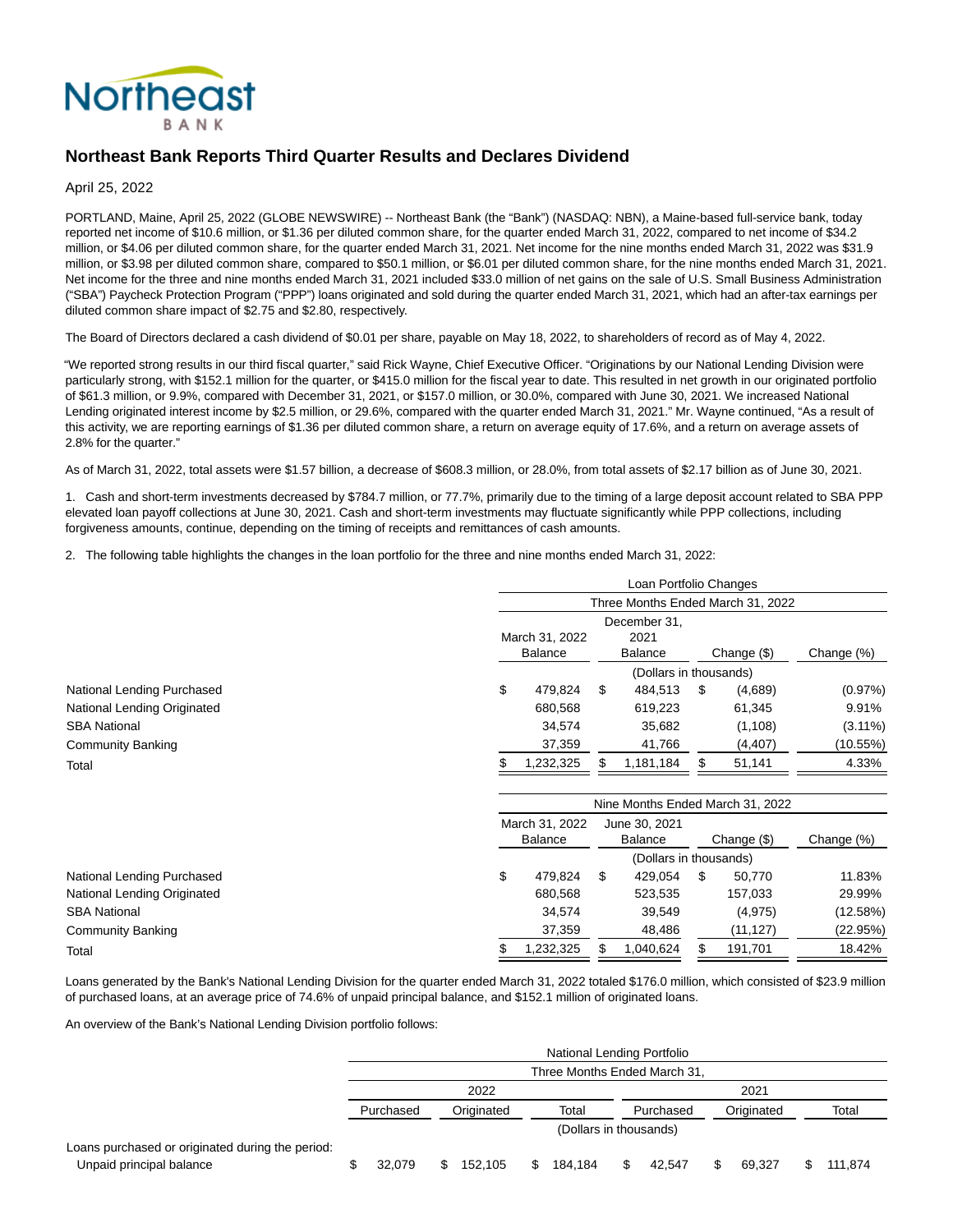| Net investment basis                | 23.920 | 152.105 | 176.025 | 39.895 | 69.327 | 109.222 |
|-------------------------------------|--------|---------|---------|--------|--------|---------|
| Loan returns during the period:     |        |         |         |        |        |         |
| Yield                               | 8.25%  | 6.94%   | 7.50%   | 8.48%  | 7.28%  | 7.83%   |
| Total Return on Purchased Loans (1) | 8.30%  | N/A     | 8.30%   | 8.48%  | N/A    | 8.48%   |

|                                                  |               |    |            |       | Nine Months Ended March 31, |           |            |     |         |               |
|--------------------------------------------------|---------------|----|------------|-------|-----------------------------|-----------|------------|-----|---------|---------------|
|                                                  |               |    | 2022       |       |                             |           |            |     | 2021    |               |
|                                                  | Purchased     |    | Originated | Total |                             | Purchased | Originated |     | Total   |               |
|                                                  |               |    |            |       | (Dollars in thousands)      |           |            |     |         |               |
| Loans purchased or originated during the period: |               |    |            |       |                             |           |            |     |         |               |
| Unpaid principal balance                         | \$<br>162,492 | \$ | 414.989    | \$    | 577,481                     | \$.       | 146.135    | \$. | 194,842 | \$<br>340,977 |
| Net investment basis                             | 151,412       |    | 414.989    |       | 566.401                     |           | 135.757    |     | 194.842 | 330,599       |
| Loan returns during the period:                  |               |    |            |       |                             |           |            |     |         |               |
| Yield                                            | 8.80%         |    | 6.61%      |       | 7.55%                       |           | 8.88%      |     | 7.06%   | 7.90%         |
| Total Return on Purchased Loans (1)              | 8.80%         |    | N/A        |       | 8.80%                       |           | 8.88%      |     | N/A     | 8.88%         |
| Total loans as of period end:                    |               |    |            |       |                             |           |            |     |         |               |
| Unpaid principal balance                         | \$<br>516.972 | \$ | 680.568    |       | \$1,197,540                 | \$.       | 471.778    | \$  | 473,930 | \$<br>945,708 |
| Net investment basis                             | 479.824       |    | 680,568    |       | 1,160,392                   |           | 433,497    |     | 473.930 | 907.427       |

(1) The total return on purchased loans represents scheduled accretion, accelerated accretion, gains on asset sales, gains on real estate owned and other noninterest income recorded during the period divided by the average invested balance, which includes purchased loans held for sale, on an annualized basis. The total return on purchased loans does not include the effect of purchased loan charge-offs or recoveries during the period. Total return on purchased loans is considered a non-GAAP financial measure. See reconciliation in below table entitled "Total Return on Purchased Loans."

3. Deposits decreased by \$594.3 million, or 31.9%, from June 30, 2021. The decrease was attributable to decreases in demand deposits of \$590.6 million, or 60.7% and time deposits of \$160.0 million, or 57.6%, partially offset by an increase in savings and interest checking deposits of \$170.7 million, or 52.5%. The primary reason for the net decrease in deposits was due to timing of the receipt of short-term customer funds related to PPP payoff collections prior to June 30, 2021, which were subsequently used to pay down NEWITY's PPP Liquidity Facility ("PPPLF") balance during the nine months ended March 31, 2022.

4. Shareholders' equity increased by \$15.1 million, or 6.5%, from June 30, 2021, primarily due to net income of \$31.9 million, partially offset by the repurchase of 535 thousand shares of voting common stock at a weighted average price per share of \$33.28, which resulted in a \$17.8 million decrease to shareholders' equity. Shareholders' equity also increased by \$1.4 million as a result of stock compensation expense recognized.

Net income decreased by \$23.6 million to \$10.6 million for the quarter ended March 31, 2022, compared to net income of \$34.2 million for the quarter ended March 31, 2021.

1. Net interest and dividend income before provision for loan losses increased by \$2.4 million to \$21.0 million for the quarter ended March 31, 2022, compared to \$18.6 million for the quarter ended March 31, 2021. The increase was primarily due to the following:

- An increase in interest income earned on the National Lending Division's purchased and originated portfolios of \$3.7 million, due to higher average balances, partially offset by lower rates earned in both portfolios;
- A decrease in deposit interest expense of \$887 thousand, due to lower interest rates and lower average balances;
- A decrease of \$300 thousand in interest expense due to advances taken from the PPPLF to fund PPP originations during the quarter ended March 31, 2021; and
- A decrease of \$282 thousand in interest expense due to the payoff of the subordinated debt; partially offset by,
- A decrease in PPP loan interest income of \$2.6 million, due to the significant decrease in PPP loans during the quarter ended March 31, 2022.

The following table summarizes interest income and related yields recognized on the loan portfolios:

|                               |    |                        |      |          | Interest Income and Yield on Loans |             |         |          |        |       |
|-------------------------------|----|------------------------|------|----------|------------------------------------|-------------|---------|----------|--------|-------|
|                               |    |                        |      |          | Three Months Ended March 31,       |             |         |          |        |       |
|                               |    |                        | 2022 |          |                                    |             |         |          |        |       |
|                               |    | Average<br>Balance (1) |      | Interest |                                    | Average     |         | Interest |        |       |
|                               |    |                        |      | Income   | Yield                              | Balance (1) |         | Income   |        | Yield |
|                               |    |                        |      |          | (Dollars in thousands)             |             |         |          |        |       |
| <b>Community Banking</b>      | \$ | 40.144                 | \$   | 550      | 5.56%                              | S           | 52,852  | \$       | 658    | 5.05% |
| <b>SBA National</b>           |    | 34.605                 |      | 577      | 6.76%                              |             | 44.775  |          | 663    | 6.01% |
| National Lending:             |    |                        |      |          |                                    |             |         |          |        |       |
| Originated                    |    | 643.707                |      | 11.021   | 6.94%                              |             | 473.881 |          | 8.501  | 7.28% |
| Purchased                     |    | 477,912                |      | 9,722    | 8.25%                              |             | 406,979 |          | 8,513  | 8.48% |
| <b>Total National Lending</b> |    | 1,121,619              |      | 20,743   | 7.50%                              |             | 880,860 |          | 17,014 | 7.83% |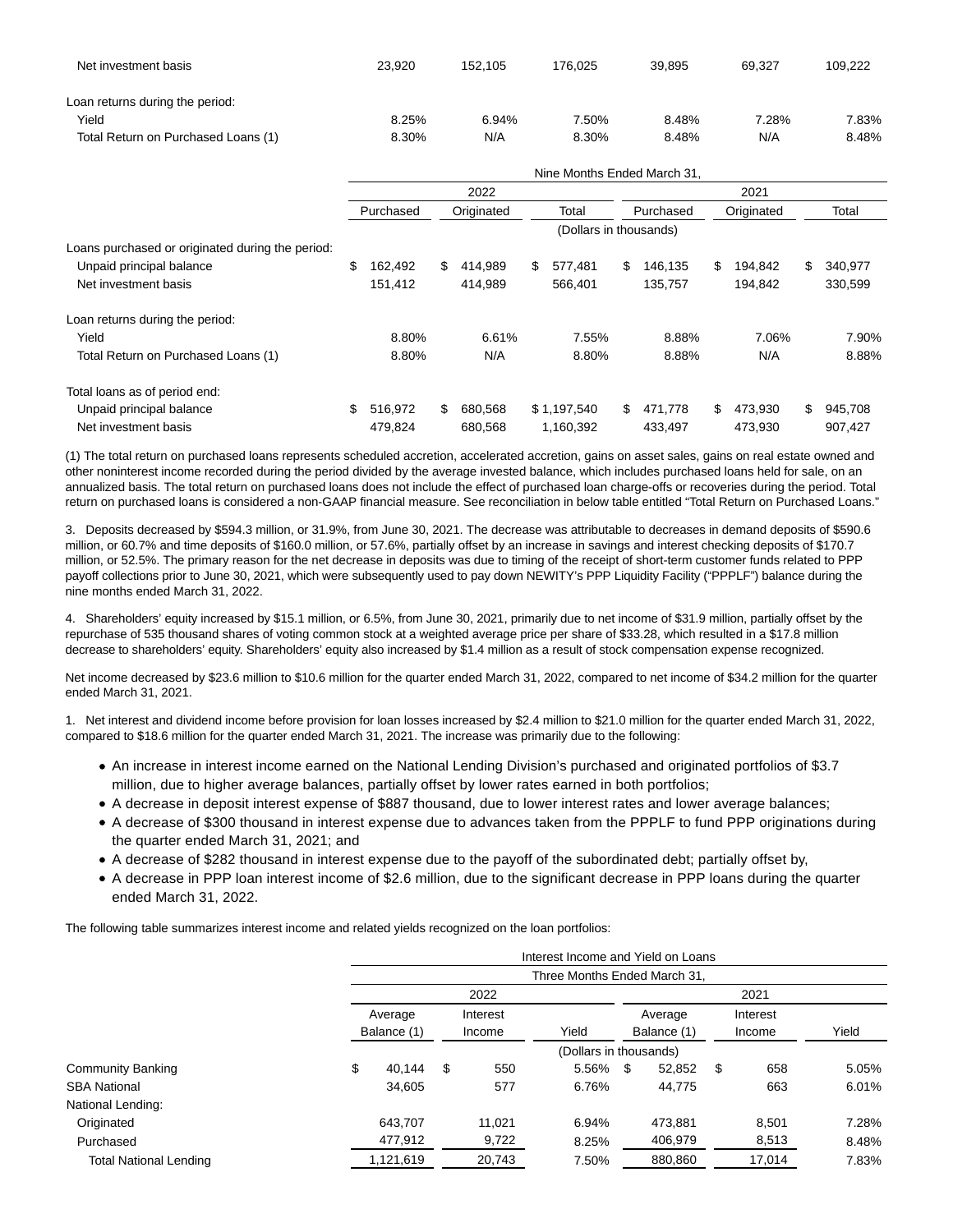| Total excluding SBA PPP | .196.368 |          |  | 21.870 | 7.41%    | 978,487        | 18,335 |        | $.60\%$ |
|-------------------------|----------|----------|--|--------|----------|----------------|--------|--------|---------|
| <b>SBA PPP</b>          |          | 462      |  |        | 3.05%    | 481,853        |        | 2,558  | 2.15%   |
| Total including SBA PPP |          | .196,830 |  | 21,873 | $7.41\%$ | \$<br>.460,340 |        | 20,893 | 5.80%   |

|                                |    |                                                       |     |         | Interest Income and Yield on Loans |             |           |        |        |       |  |  |  |
|--------------------------------|----|-------------------------------------------------------|-----|---------|------------------------------------|-------------|-----------|--------|--------|-------|--|--|--|
|                                |    |                                                       |     |         | Nine Months Ended March 31,        |             |           |        |        |       |  |  |  |
|                                |    |                                                       |     | 2022    |                                    |             |           |        | 2021   |       |  |  |  |
|                                |    | Interest<br>Average<br>Yield<br>Balance (1)<br>Income |     | Average |                                    | Interest    |           |        |        |       |  |  |  |
|                                |    |                                                       |     |         |                                    | Balance (1) |           | Income |        | Yield |  |  |  |
|                                |    | (Dollars in thousands)                                |     |         |                                    |             |           |        |        |       |  |  |  |
| <b>Community Banking</b>       | \$ | 42,995                                                | S   | 1,692   | 5.24%                              | \$          | 59,272    | \$     | 2,160  | 4.85% |  |  |  |
| <b>SBA National</b>            |    | 36,322                                                |     | 1,835   | 6.73%                              |             | 47,236    |        | 1,835  | 5.17% |  |  |  |
| National Lending:              |    |                                                       |     |         |                                    |             |           |        |        |       |  |  |  |
| Originated                     |    | 597,127                                               |     | 29,634  | 6.61%                              |             | 459,000   |        | 24,331 | 7.06% |  |  |  |
| Purchased                      |    | 452,603                                               |     | 29,883  | 8.80%                              |             | 392,183   |        | 26,142 | 8.88% |  |  |  |
| <b>Total National Lending</b>  |    | 1,049,730                                             |     | 59,517  | 7.55%                              |             | 851,183   |        | 50,473 | 7.90% |  |  |  |
| Total excluding SBA PPP        |    | 1,129,047                                             |     | 63,044  | 7.44%                              |             | 957,691   |        | 54,468 | 7.58% |  |  |  |
| <b>SBA PPP</b>                 | \$ | 827                                                   | \$  | 17      | 2.74%                              | \$          | 164,053   | \$     | 2,638  | 2.14% |  |  |  |
| <b>Total including SBA PPP</b> |    | 1,129,874                                             | \$. | 63,061  | 7.43%                              | \$          | 1,121,744 | S      | 57,106 | 6.78% |  |  |  |

The components of total income on purchased loans are set forth in the table below entitled "Total Return on Purchased Loans." When compared to the quarter ended March 31, 2021, transactional income increased by \$888 thousand for the quarter ended March 31, 2022, and regularly scheduled interest and accretion increased by \$377 thousand due to the increase in average balances. The total return on purchased loans for the quarter ended March 31, 2022 was 8.3%, a decrease from 8.5% for the quarter ended March 31, 2021. The following table details the total return on purchased loans:

|                      |       |       | 2021 |             |                                                                                                     |  |
|----------------------|-------|-------|------|-------------|-----------------------------------------------------------------------------------------------------|--|
| Return (1)<br>Income |       |       |      |             | Return (1)                                                                                          |  |
|                      |       |       |      |             |                                                                                                     |  |
| \$                   | 7.166 |       |      | 6.789       | 6.77%                                                                                               |  |
|                      |       |       |      |             |                                                                                                     |  |
|                      | 56    | 0.05% |      |             | $0.00\%$                                                                                            |  |
|                      | 2,556 | 2.17% |      | 1,724       | 1.71%                                                                                               |  |
|                      | 2,612 | 2.22% |      | 1,724       | 1.71%                                                                                               |  |
|                      | 9,778 | 8.30% |      | 8,513       | 8.48%                                                                                               |  |
|                      |       |       | 2022 | $6.08\%$ \$ | Total Return on Purchased Loans<br>Three Months Ended March 31,<br>Income<br>(Dollars in thousands) |  |

|                                            |      |        | Nine Months Ended March 31, |    |        |            |  |
|--------------------------------------------|------|--------|-----------------------------|----|--------|------------|--|
|                                            | 2022 |        |                             |    | 2021   |            |  |
|                                            |      | Income | Return (1)                  |    | Income | Return (1) |  |
|                                            |      |        | (Dollars in thousands)      |    |        |            |  |
| Regularly scheduled interest and accretion | \$   | 21,379 | 6.29%                       | \$ | 20.466 | 6.95%      |  |
| Transactional income:                      |      |        |                             |    |        |            |  |
| Gain on real estate owned                  |      | 31     | $0.00\%$                    |    |        | $0.00\%$   |  |
| Accelerated accretion and loan fees        |      | 8,504  | 2.51%                       |    | 5,676  | 1.93%      |  |
| Total transactional income                 |      | 8,535  | 2.51%                       |    | 5,676  | 1.93%      |  |
| Total                                      |      | 29,914 | 8.80%                       |    | 26,142 | 8.88%      |  |

(1) The total return on purchased loans represents scheduled accretion, accelerated accretion, gains on asset sales and gains on real estate owned recorded during the period divided by the average invested balance, which includes purchased loans held for sale, on an annualized basis. The total return does not include the effect of purchased loan charge-offs or recoveries in the quarter. Total return is considered a non-GAAP financial measure.

2. Noninterest income decreased by \$34.1 million for the quarter ended March 31, 2022, compared to the quarter ended March 31, 2021, principally due to the following:

A decrease in gain on sale of PPP loans of \$33.0 million, due to the sale of PPP loans with a total principal balance of \$2.14 billion, which resulted in a net gain based on the recognition of net deferred fees in the quarter ended March 31, 2021 as compared to no sales in the quarter ended March 31, 2022; and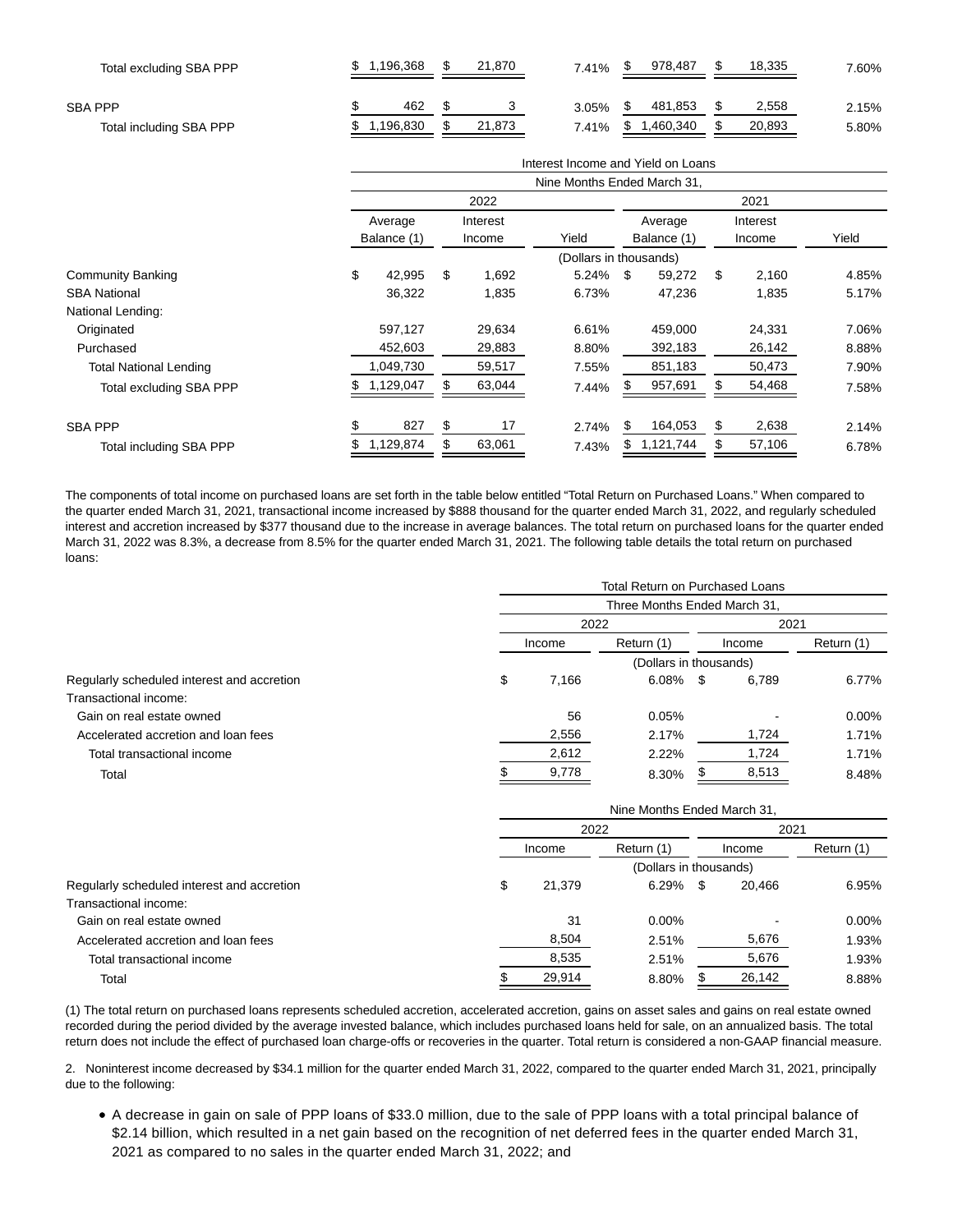A decrease in correspondent fee income of \$1.0 million from the recognition of correspondent fees and net servicing income. Correspondent income for the quarters ended March 31, 2022 and 2021 is comprised of the following components:

|                                            |             | Three Months Ended March 31, |       |  |
|--------------------------------------------|-------------|------------------------------|-------|--|
|                                            | 2022        |                              | 2021  |  |
|                                            |             | (In thousands)               |       |  |
| Correspondent Fee                          | \$<br>1,087 | S                            | 1,098 |  |
| Amortization of Purchased Accrued Interest | 1,690       |                              | 922   |  |
| <b>Earned Net Servicing Interest</b>       | 2,193       |                              | 3,950 |  |
| Total                                      | 4,970       |                              | 5,970 |  |

In addition to the net servicing interest income, a summary of PPP loans purchased by Loan Source and related amounts that the Bank will earn over the expected life of the loans is as follows:

| Quarter       | <b>PPP Loans</b><br><b>Purchased by</b><br>Loan Source <sup>(3)</sup> |    | Correspondent<br>Fee | <b>Purchased</b><br>Accrued Interest <sup>(1)</sup> |    | Total $(2)$ |
|---------------|-----------------------------------------------------------------------|----|----------------------|-----------------------------------------------------|----|-------------|
|               |                                                                       |    | (In thousands)       |                                                     |    |             |
| Q4 FY 2020 \$ | 1,272,900                                                             | \$ | 2.891                | \$<br>688                                           | \$ | 3,579       |
| Q1 FY 2021    | 2,112,100                                                             |    | 5,348                | 2,804                                               |    | 8,152       |
| Q2 FY 2021    | 1,333,500                                                             |    | 495                  | 3,766                                               |    | 4,261       |
| Q3 FY 2021    | 2,141,900                                                             |    |                      | 598                                                 |    | 598         |
| Q4 FY 2021    | 4,371,000                                                             |    | 171                  | 2,703                                               |    | 2,874       |
| Q1 FY 2022    | 6,300                                                                 |    |                      |                                                     |    |             |
| Total \$      | 11,237,700                                                            | S  | 8,905                | \$<br>10,560                                        | S  | 19,465      |
|               | Less amounts recognized in Q3 FY 22                                   |    | (1,087)              | (1,690)                                             |    | (2,777)     |
|               | Less amounts recognized in previous quarters                          |    | (6,255)              | (6, 193)                                            |    | (12, 448)   |
|               | Amount remaining to be recognized                                     |    | 1,563                | 2,677                                               |    | 4,240       |
|               |                                                                       |    |                      |                                                     |    |             |

(1) - The Bank's share

(2) - Expected to be recognized into income over life of loans

(3) - Loan Source's ending PPP loan balance was \$2.79 billion as of March 31, 2022

In addition to the decreases above:

An increase in unrealized loss on equity securities of \$159 thousand.

3. Noninterest expense increased by \$1.8 million for the quarter ended March 31, 2022 compared to the quarter ended March 31, 2021, primarily due to the following:

- An increase in salaries and employee benefits expense of \$2.1 million, primarily due to a decrease in deferred salaries contra-expense related to PPP originations in the quarter ended March 31, 2021, partially offset by a decrease in bonus expense, due to a non-recurring increase in bonus expense in the quarter ended March 31, 2021 attributable to the high level of PPP originations and sales; and
- An increase in other noninterest expense of \$175 thousand, primarily due to a \$184 thousand decrease in recovery on the SBA servicing asset; partially offset by,
- A decrease in loan expense of \$403 thousand, due to decreases in real estate owned ("REO") expense and collection legal expense due to reimbursements, partially offset by an increase in other collection expense; and
- A decrease in data processing fees of \$135 thousand, primarily due to decreases in IT professional implementation expenses and computer service fees, partially offset by increases in software license expense and monitoring and support expense.

4. Income tax expense decreased by \$9.8 million to \$4.7 million, or an effective tax rate of 30.6%, for the quarter ended March 31, 2022, compared to \$14.5 million, or an effective tax rate of 29.8%, for the quarter ended March 31, 2021. The decrease in income tax expense is due to the decrease in pre-tax income. The increase in the effective tax rate from March 31, 2021 is primarily due to changes in state tax apportionment.

As of March 31, 2022, nonperforming assets totaled \$17.9 million, or 1.14% of total assets, compared to \$20.4 million, or 0.94% of total assets, as of June 30, 2021. The decrease was primarily due to the sale of three REO properties totaling \$1.7 million and the paydown of one nonperforming National Lending originated loan totaling \$1.0 million during the nine months ended March 31, 2022.

As of March 31, 2022, past due loans totaled \$13.1 million, or 1.07% of total loans, compared to past due loans totaling \$11.3 million, or 1.08% of total loans, as of June 30, 2021. The increase was primarily due to two National Lending purchased loans totaling \$2.6 million that became past due, partially offset by the paydown of one National Lending originated loan totaling \$1.0 million during the nine months ended March 31, 2022.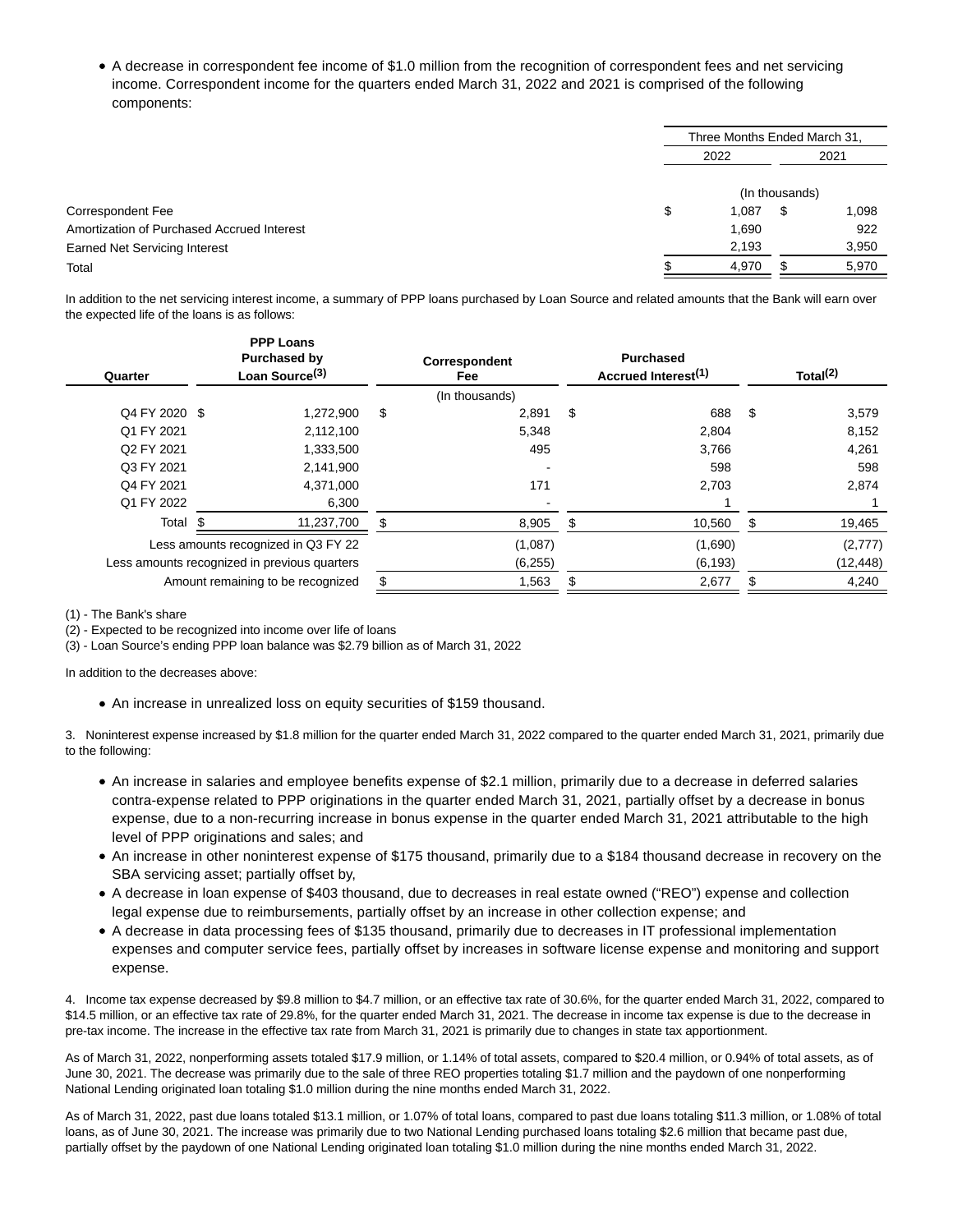As of March 31, 2022, the Bank's Tier 1 leverage capital ratio was 16.2%, compared to 13.6% at June 30, 2021, and the Total capital ratio was 20.6% at March 31, 2022, compared to 24.3% at June 30, 2021. Capital ratios were primarily affected by increased earnings and decreased assets, while the Total capital ratio was negatively impacted by the redemption of the subordinated debt on July 1, 2021.

### **Investor Call Information**

Rick Wayne, Chief Executive Officer, Jean-Pierre Lapointe, Chief Financial Officer, and Pat Dignan, Executive Vice President and Chief Credit Officer of Northeast Bank, will host a **conference call to discuss third quarter earnings and business outlook at 10:00 a.m. Eastern Time on Tuesday,**

**April 26th.** Investors can access the call by dialing 866.374.5140 and entering the following PIN: 69980912#. The call will be available via live webcast, which can be viewed by accessing the Bank's website at www.northeastbank.com and clicking on the About Us - Investor Relations section. To listen to the webcast, attendees are encouraged to visit the website at least fifteen minutes early to register, download and install any necessary audio software. Please note there will also be a slide presentation that will accompany the webcast. For those who cannot listen to the live broadcast, a replay will be available online for one year at www.northeastbank.com.

### **About Northeast Bank**

Northeast Bank (NASDAQ: NBN) is a full-service bank headquartered in Portland, Maine. We offer personal and business banking services to the Maine market via eight branches. Our National Lending Division purchases and originates commercial loans on a nationwide basis. ableBanking, a division of Northeast Bank, offers online savings products to consumers nationwide. Information regarding Northeast Bank can be found at www.northeastbank.com.

# **Non-GAAP Financial Measures**

In addition to results presented in accordance with generally accepted accounting principles ("GAAP"), this press release contains certain non-GAAP financial measures, including tangible common shareholders' equity, tangible book value per share, total return on purchased loans, efficiency ratio, net interest margin excluding PPP, and net interest margin excluding PPP and collection account. The Bank's management believes that the supplemental non-GAAP information is utilized by regulators and market analysts to evaluate a company's financial condition and therefore, such information is useful to investors. These disclosures should not be viewed as a substitute for financial results determined in accordance with GAAP, nor are they necessarily comparable to non-GAAP performance measures that may be presented by other companies. Because non-GAAP financial measures are not standardized, it may not be possible to compare these financial measures with other companies' non-GAAP financial measures having the same or similar names.

# **Forward-Looking Statements**

Statements in this press release that are not historical facts are forward-looking statements within the meaning of Section 27A of the Securities Act of 1933, as amended, and Section 21E of the Securities Exchange Act of 1934, as amended, and are intended to be covered by the safe harbor provisions of the Private Securities Litigation Reform Act of 1995. Although the Bank believes that these forward-looking statements are based on reasonable estimates and assumptions, they are not guarantees of future performance and are subject to known and unknown risks, uncertainties, and other factors. You should not place undue reliance on our forward-looking statements. You should exercise caution in interpreting and relying on forward-looking statements because they are subject to significant risks, uncertainties and other factors which are, in some cases, beyond the Bank's control. The Bank's actual results could differ materially from those projected in the forward-looking statements as a result of, among other factors, the ongoing negative impacts and disruptions of the ongoing COVID-19 pandemic and measures taken to contain its spread on our employees, customers, business operations, credit quality, financial position, liquidity and results of operations; general business and economic conditions on a national basis and in the local markets in which the Bank operates, including changes which adversely affect borrowers' ability to service and repay our loans; changes in customer behavior due to changing political, business and economic conditions or legislative or regulatory initiatives; turbulence in the capital and debt markets; changes in interest rates and real estate values; increases in loan defaults and charge-off rates; decreases in the value of securities and other assets, adequacy of loan loss reserves, or deposit levels necessitating increased borrowing to fund loans and investments; changing government regulation; competitive pressures from other financial institutions; operational risks including, but not limited to, cybersecurity incidents, fraud, natural disasters and future pandemics; the risk that the Bank may not be successful in the implementation of its business strategy; the risk that intangibles recorded in the Bank's financial statements will become impaired; changes in assumptions used in making such forward-looking statements; and the other risks and uncertainties detailed in the Bank's Annual Report on Form 10-K and updated by our Quarterly Reports on Form 10-Q and other filings submitted to the Federal Deposit Insurance Corporation. These statements speak only as of the date of this release and the Bank does not undertake any obligation to update or revise any of these forward-looking statements to reflect events or circumstances occurring after the date of this communication or to reflect the occurrence of unanticipated events.

NBN-F

### **NORTHEAST BANK BALANCE SHEETS**

(Unaudited) (Dollars in thousands, except share and per share data)

|                                                   | March 31, 2022 | JUNE 30, ZUZ I |
|---------------------------------------------------|----------------|----------------|
| Assets                                            |                |                |
| Cash and due from banks                           | \$<br>2.319    | \$<br>2.850    |
| Short-term investments                            | 223,492        | 1,007,641      |
| Total cash and cash equivalents                   | 225.811        | 1,010,491      |
| Available-for-sale debt securities, at fair value | 55,723         | 59,737         |
| Equity securities, at fair value                  | 6,955          | 7,230          |
| Total investment securities                       | 62,678         | 66,967         |

March 34, 2022 June 30, 2021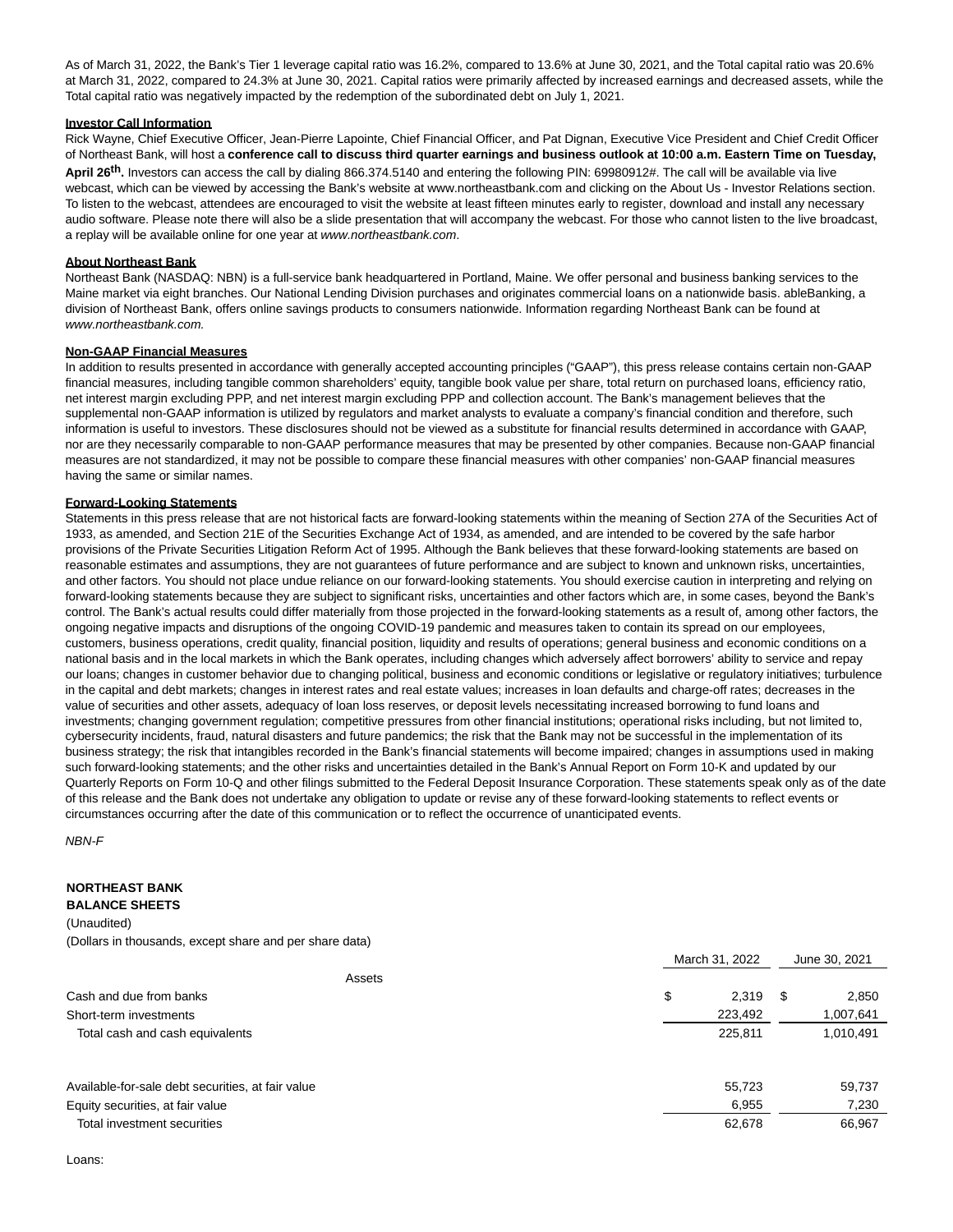| Commercial real estate                                                                                                           | 838,296         | 725,287         |
|----------------------------------------------------------------------------------------------------------------------------------|-----------------|-----------------|
| Commercial and industrial                                                                                                        | 337,061         | 257,604         |
| Residential real estate                                                                                                          | 56,180          | 56,591          |
| Consumer                                                                                                                         | 788             | 1,142           |
| <b>Total loans</b>                                                                                                               | 1,232,325       | 1,040,624       |
| Less: Allowance for loan losses                                                                                                  | 5,816           | 7,313           |
| Loans, net                                                                                                                       | 1,226,509       | 1,033,311       |
| Premises and equipment, net                                                                                                      | 9,493           | 11,271          |
| Real estate owned and other repossessed collateral, net                                                                          |                 | 1,639           |
| Federal Home Loan Bank stock, at cost                                                                                            | 1,282           | 1,209           |
| Loan servicing rights, net                                                                                                       | 1,696           | 2,061           |
| Bank-owned life insurance                                                                                                        | 17,815          | 17,498          |
| Other assets                                                                                                                     | 20,832          | 29,955          |
| <b>Total assets</b>                                                                                                              | \$<br>1,566,116 | \$<br>2,174,402 |
| Liabilities and Shareholders' Equity                                                                                             |                 |                 |
| Deposits:                                                                                                                        |                 |                 |
| Demand                                                                                                                           | \$<br>381,866   | \$<br>972,495   |
| Savings and interest checking                                                                                                    | 495,800         | 325,062         |
| Money market                                                                                                                     | 272,614         | 287,033         |
| Time                                                                                                                             | 117,842         | 277,840         |
| Total deposits                                                                                                                   | 1,268,122       | 1,862,430       |
| Federal Home Loan Bank advances                                                                                                  | 15,000          | 15,000          |
| Subordinated debt                                                                                                                |                 | 15,050          |
| Lease liability                                                                                                                  | 4,862           | 6,061           |
| <b>Other liabilities</b>                                                                                                         | 30,663          | 43,470          |
| <b>Total liabilities</b>                                                                                                         | 1,318,647       | 1,942,011       |
| Commitments and contingencies                                                                                                    |                 |                 |
| Shareholders' equity                                                                                                             |                 |                 |
| Preferred stock, \$1.00 par value, 1,000,000 shares authorized; no shares                                                        |                 |                 |
| issued and outstanding at March 31, 2022 and June 30, 2021                                                                       |                 |                 |
| Voting common stock, \$1.00 par value, 25,000,000 shares authorized;<br>7,727,312 and 8,150,480 shares issued and outstanding at |                 |                 |
| March 31, 2022 and June 30, 2021, respectively                                                                                   | 7,727           | 8,151           |
| Non-voting common stock, \$1.00 par value, 3,000,000 shares authorized;                                                          |                 |                 |
| No shares issued and outstanding at March 31, 2022 and June 30, 2021                                                             |                 |                 |
| Additional paid-in capital                                                                                                       | 48,159          | 64,420          |
| Retained earnings                                                                                                                | 192,759         | 161,132         |
| Accumulated other comprehensive loss                                                                                             | (1, 176)        | (1, 312)        |
| Total shareholders' equity                                                                                                       | 247,469         | 232,391         |
| Total liabilities and shareholders' equity                                                                                       | \$<br>1,566,116 | 2,174,402       |
|                                                                                                                                  |                 |                 |

# **NORTHEAST BANK STATEMENTS OF INCOME**

# (Unaudited)

(Dollars in thousands, except share and per share data)

|                                           | Three Months Ended March 31, |        |  |        | Nine Months Ended March 31, |        |  |        |
|-------------------------------------------|------------------------------|--------|--|--------|-----------------------------|--------|--|--------|
|                                           | 2022                         |        |  | 2021   |                             | 2022   |  | 2021   |
| Interest and dividend income:             |                              |        |  |        |                             |        |  |        |
| Interest and fees on loans                |                              | 21.873 |  | 20.893 |                             | 63.061 |  | 57.106 |
| Interest on available-for-sale securities |                              | 65     |  | 158    |                             | 235    |  | 641    |
| Other interest and dividend income        |                              | 73     |  | 110    |                             | 365    |  | 252    |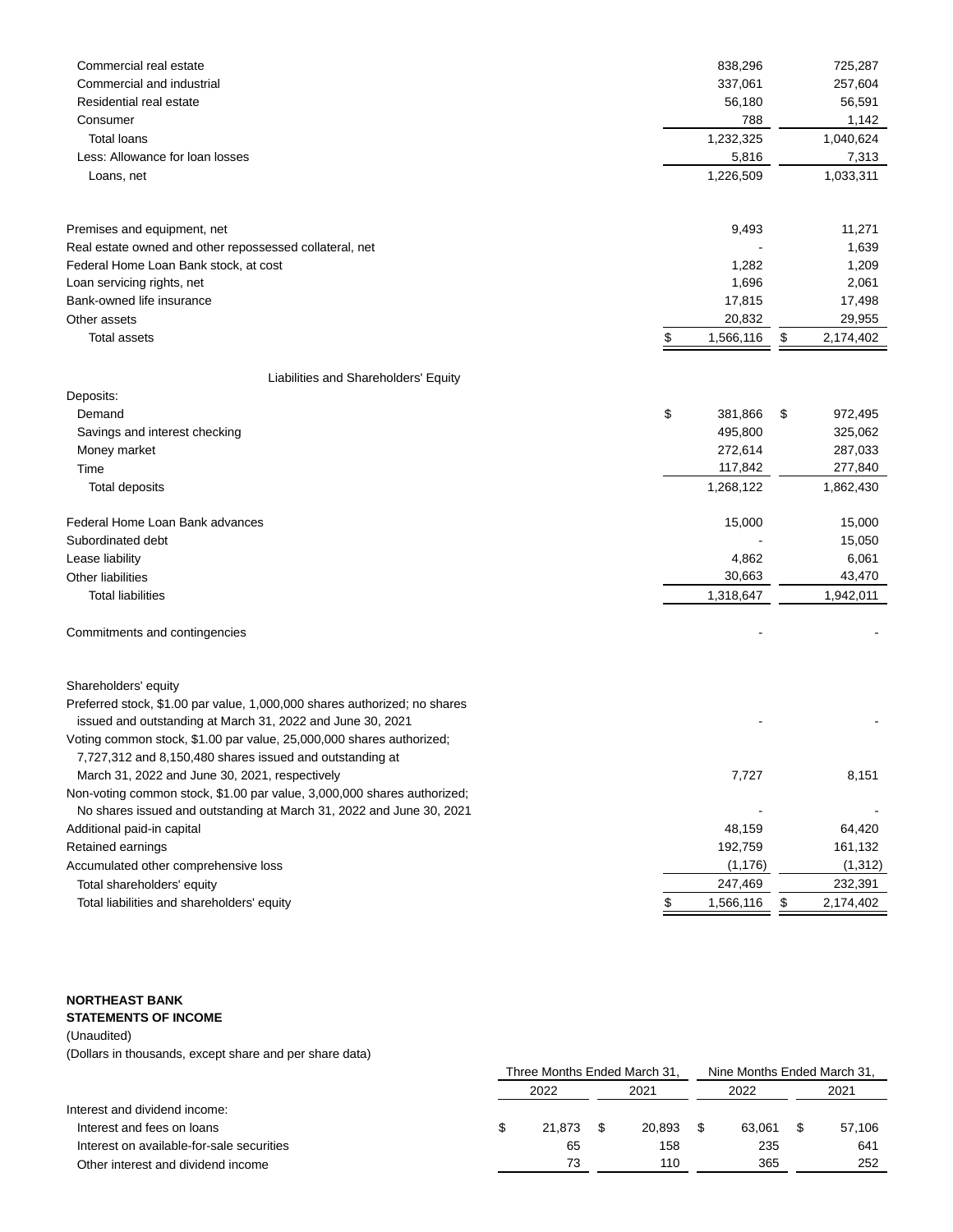| Total interest and dividend income                                                                | 22,011       | 21,161       | 63,661       | 57,999        |
|---------------------------------------------------------------------------------------------------|--------------|--------------|--------------|---------------|
| Interest expense:                                                                                 |              |              |              |               |
| Deposits                                                                                          | 916          | 1,803        | 3,408        | 7,390         |
| Federal Home Loan Bank advances                                                                   | 122          | 145          | 377          | 395           |
| Paycheck Protection Program Liquidity Facility                                                    |              | 300          |              | 302           |
| Subordinated debt                                                                                 |              | 282          |              | 845           |
| Obligation under capital lease agreements                                                         | 21           | 28           | 70           | 84            |
| Total interest expense                                                                            | 1,059        | 2,558        | 3,855        | 9,016         |
| Net interest and dividend income before provision for loan losses                                 | 20,952       | 18,603       | 59,806       | 48,983        |
| Provision (credit) for loan losses                                                                | (287)        | (211)        | (1,582)      | 531           |
| Net interest and dividend income after provision for loan losses                                  | 21,239       | 18,814       | 61,388       | 48,452        |
|                                                                                                   |              |              |              |               |
| Noninterest income:                                                                               | 476          |              |              |               |
| Fees for other services to customers<br>Gain on sales of PPP loans                                |              | 441          | 1,236        | 1,427         |
| Gain on sales of residential loans held for sale                                                  |              | 33,010       | 86           | 34,124<br>105 |
| Net unrealized loss on equity securities                                                          |              | 4            |              |               |
|                                                                                                   | (258)        | (99)         | (332)        | (115)         |
| Gain (loss) on real estate owned, other repossessed collateral and premises<br>and equipment, net | 56           |              | 55           | (344)         |
| Correspondent fee income                                                                          | 4,970        | 5,970        | 18,842       | 16,798        |
| Bank-owned life insurance income                                                                  | 105          | 105          | 317          | 318           |
| Other noninterest income                                                                          | 59           | 38           | 97           | 69            |
| Total noninterest income                                                                          | 5,408        | 39,469       | 20,301       | 52,382        |
|                                                                                                   |              |              |              |               |
| Noninterest expense:                                                                              |              |              |              |               |
| Salaries and employee benefits                                                                    | 7,258        | 5,113        | 22,226       | 17,436        |
| Occupancy and equipment expense                                                                   | 916          | 940          | 2,667        | 2,914         |
| Professional fees                                                                                 | 540          | 599          | 1,455        | 1,405         |
| Data processing fees                                                                              | 1,167        | 1,302        | 3,341        | 3,392         |
| Marketing expense                                                                                 | 160          | 130          | 511          | 290           |
| Loan acquisition and collection expense                                                           | 452          | 855          | 2,911        | 2,368         |
| FDIC insurance premiums                                                                           | 98           | 119          | 298          | 324           |
| Other noninterest expense                                                                         | 810          | 578          | 2,518        | 1,868         |
| Total noninterest expense                                                                         | 11,401       | 9,636        | 35,927       | 29,997        |
| Income before income tax expense                                                                  | 15,246       | 48,647       | 45,762       | 70,837        |
| Income tax expense                                                                                | 4,659        | 14,485       | 13,895       | 20,705        |
| Net income                                                                                        | \$<br>10,587 | \$<br>34,162 | \$<br>31,867 | \$<br>50,132  |
| Weighted-average shares outstanding:                                                              |              |              |              |               |
| Basic                                                                                             | 7,687,737    | 8,344,797    | 7,907,398    | 8,261,248     |
| <b>Diluted</b>                                                                                    | 7,790,963    | 8,421,247    | 7,998,221    | 8,347,882     |
| Earnings per common share:                                                                        |              |              |              |               |
| Basic                                                                                             | \$<br>1.38   | \$<br>4.09   | \$<br>4.03   | \$<br>6.07    |
| Diluted                                                                                           | 1.36         | 4.06         | 3.98         | 6.01          |
| Cash dividends declared per common share                                                          | \$<br>0.01   | \$<br>0.01   | \$<br>0.03   | \$<br>0.03    |

# **NORTHEAST BANK**

# **AVERAGE BALANCE SHEETS AND ANNUALIZED YIELDS**

(Unaudited) (Dollars in thousands)

|         | Three Months Ended March 31, |         |         |          |         |  |  |  |  |  |  |
|---------|------------------------------|---------|---------|----------|---------|--|--|--|--|--|--|
|         | 2022                         |         | 2021    |          |         |  |  |  |  |  |  |
|         | Interest                     | Average |         | Interest | Average |  |  |  |  |  |  |
| Average | Income/                      | Yield/  | Average | Income/  | Yield/  |  |  |  |  |  |  |
| Balance | Expense                      | Rate    | Balance | Expense  | Rate    |  |  |  |  |  |  |
|         |                              |         |         |          |         |  |  |  |  |  |  |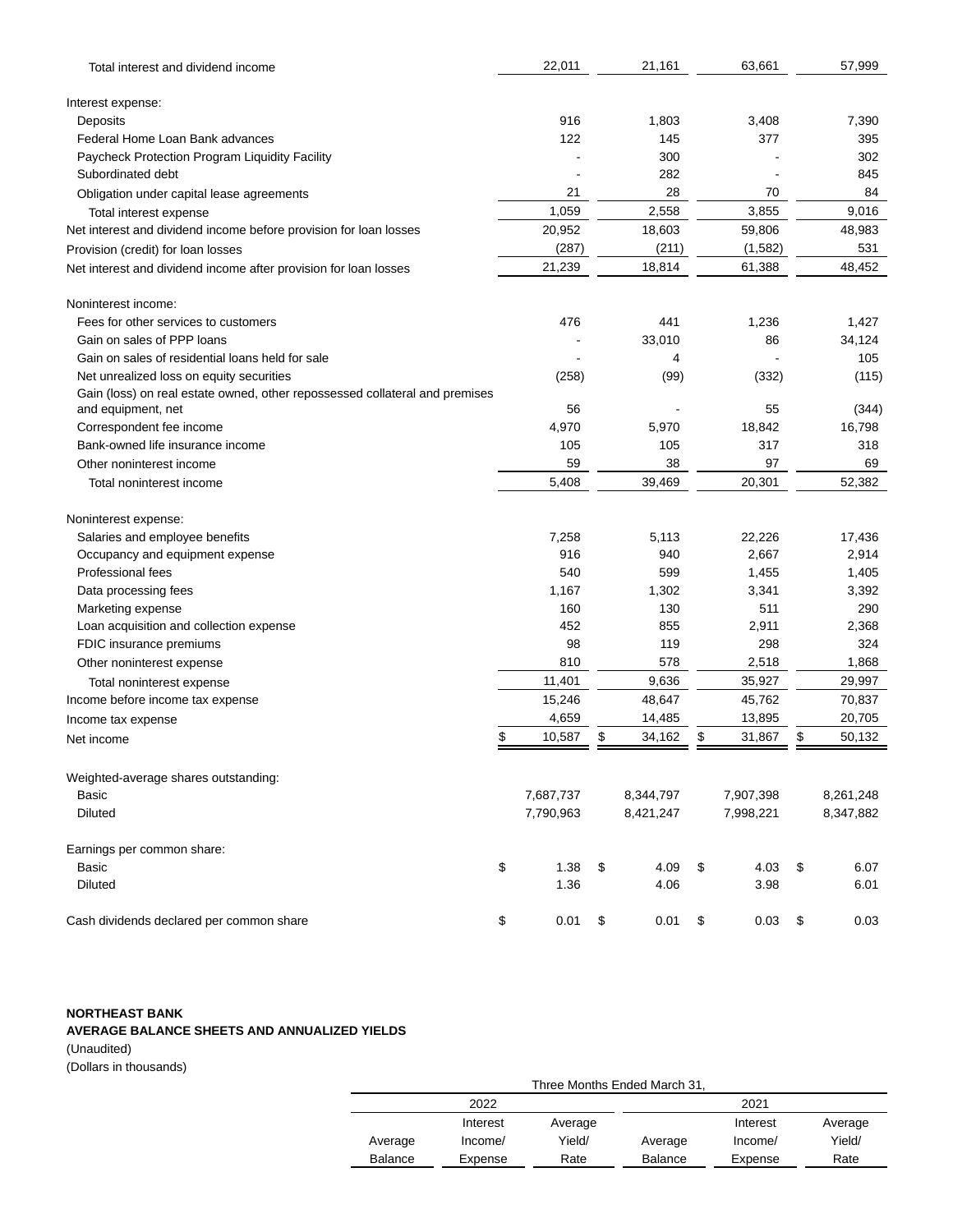| Interest-earning assets:                   |                 |    |        |       |                 |              |       |
|--------------------------------------------|-----------------|----|--------|-------|-----------------|--------------|-------|
| Investment securities                      | \$<br>63,865    | \$ | 65     | 0.41% | 69,034<br>\$    | \$<br>158    | 0.93% |
| Loans $(1)$ $(2)$ $(3)$                    | 1,196,830       |    | 21,873 | 7.41% | 1,460,340       | 20,893       | 5.80% |
| Federal Home Loan Bank stock               | 1,280           |    | 6      | 1.90% | 2,410           | 6            | 1.01% |
| Short-term investments (4)                 | 226,820         |    | 67     | 0.12% | 387,198         | 104          | 0.11% |
| Total interest-earning assets              | 1,488,795       |    | 22,011 | 6.00% | 1,918,982       | 21,161       | 4.47% |
| Cash and due from banks                    | 2,504           |    |        |       | 2,112           |              |       |
| Other non-interest earning assets          | 46,022          |    |        |       | 62,127          |              |       |
| Total assets                               | 1,537,321<br>\$ |    |        |       | 1,983,221       |              |       |
| Liabilities & Shareholders' Equity:        |                 |    |        |       |                 |              |       |
| Interest-bearing liabilities:              |                 |    |        |       |                 |              |       |
| NOW accounts                               | \$<br>353,019   | \$ | 202    | 0.23% | 180,630<br>\$   | \$<br>90     | 0.20% |
| Money market accounts                      | 256,074         |    | 192    | 0.30% | 316,116         | 347          | 0.45% |
| Savings accounts                           | 126,902         |    | 167    | 0.53% | 38,500          | 10           | 0.11% |
| Time deposits                              | 134,558         |    | 355    | 1.07% | 587,440         | 1,356        | 0.94% |
| Total interest-bearing deposits            | 870,553         |    | 916    | 0.43% | 1,122,686       | 1,803        | 0.65% |
| Federal Home Loan Bank advances            | 15,000          |    | 122    | 3.30% | 39,306          | 145          | 1.50% |
| <b>PPPLF</b> advances                      |                 |    |        | 0.00% | 345,063         | 300          | 0.35% |
| Subordinated debt                          |                 |    |        | 0.00% | 15,015          | 282          | 7.62% |
| Capital lease obligations                  | 5,022           |    | 21     | 1.70% | 6,588           | 28           | 1.72% |
| Total interest-bearing liabilities         | 890,575         |    | 1,059  | 0.48% | 1,528,658       | 2,558        | 0.68% |
| Non-interest bearing liabilities:          |                 |    |        |       |                 |              |       |
| Demand deposits and escrow accounts        | 388,171         |    |        |       | 238,756         |              |       |
| Other liabilities                          | 14,220          |    |        |       | 20,850          |              |       |
| <b>Total liabilities</b>                   | 1,292,966       |    |        |       | 1,788,264       |              |       |
| Shareholders' equity                       | 244,355         |    |        |       | 194,957         |              |       |
| Total liabilities and shareholders' equity | 1,537,321<br>\$ |    |        |       | 1,983,221<br>\$ |              |       |
| Net interest income                        |                 | S. | 20,952 |       |                 | \$<br>18,603 |       |
| Interest rate spread                       |                 |    |        | 5.52% |                 |              | 3.79% |
| Net interest margin (5)                    |                 |    |        | 5.71% |                 |              | 3.93% |
| Cost of funds (6)                          |                 |    |        | 0.34% |                 |              | 0.59% |

(1) Interest income and yield are stated on a fully tax-equivalent basis using the statutory tax rate.

(2) Includes loans held for sale.

Assets:

(3) Nonaccrual loans are included in the computation of average, but unpaid interest has not been included for purposes of determining interest income.

(4) Short-term investments include FHLB overnight deposits and other interest-bearing deposits.

(5) Net interest margin is calculated as net interest income divided by total interest-earning assets.

(6) Cost of funds is calculated as total interest expense divided by total interest-bearing liabilities plus demand deposits and escrow accounts.

## **NORTHEAST BANK**

## **AVERAGE BALANCE SHEETS AND ANNUALIZED YIELDS**

(Unaudited)

|  | (Dollars in thousands) |
|--|------------------------|
|--|------------------------|

|                                                              | Nine Months Ended March 31, |    |                                |                           |   |                           |    |                                |                           |  |
|--------------------------------------------------------------|-----------------------------|----|--------------------------------|---------------------------|---|---------------------------|----|--------------------------------|---------------------------|--|
|                                                              | 2022                        |    |                                |                           |   |                           |    | 2021                           |                           |  |
|                                                              | Average<br>Balance          |    | Interest<br>Income/<br>Expense | Average<br>Yield/<br>Rate |   | Average<br><b>Balance</b> |    | Interest<br>Income/<br>Expense | Average<br>Yield/<br>Rate |  |
| Assets:<br>Interest-earning assets:<br>Investment securities | \$<br>65,295                | \$ | 235                            | 0.48%                     | S | 70,539                    | \$ | 641                            | 1.21%                     |  |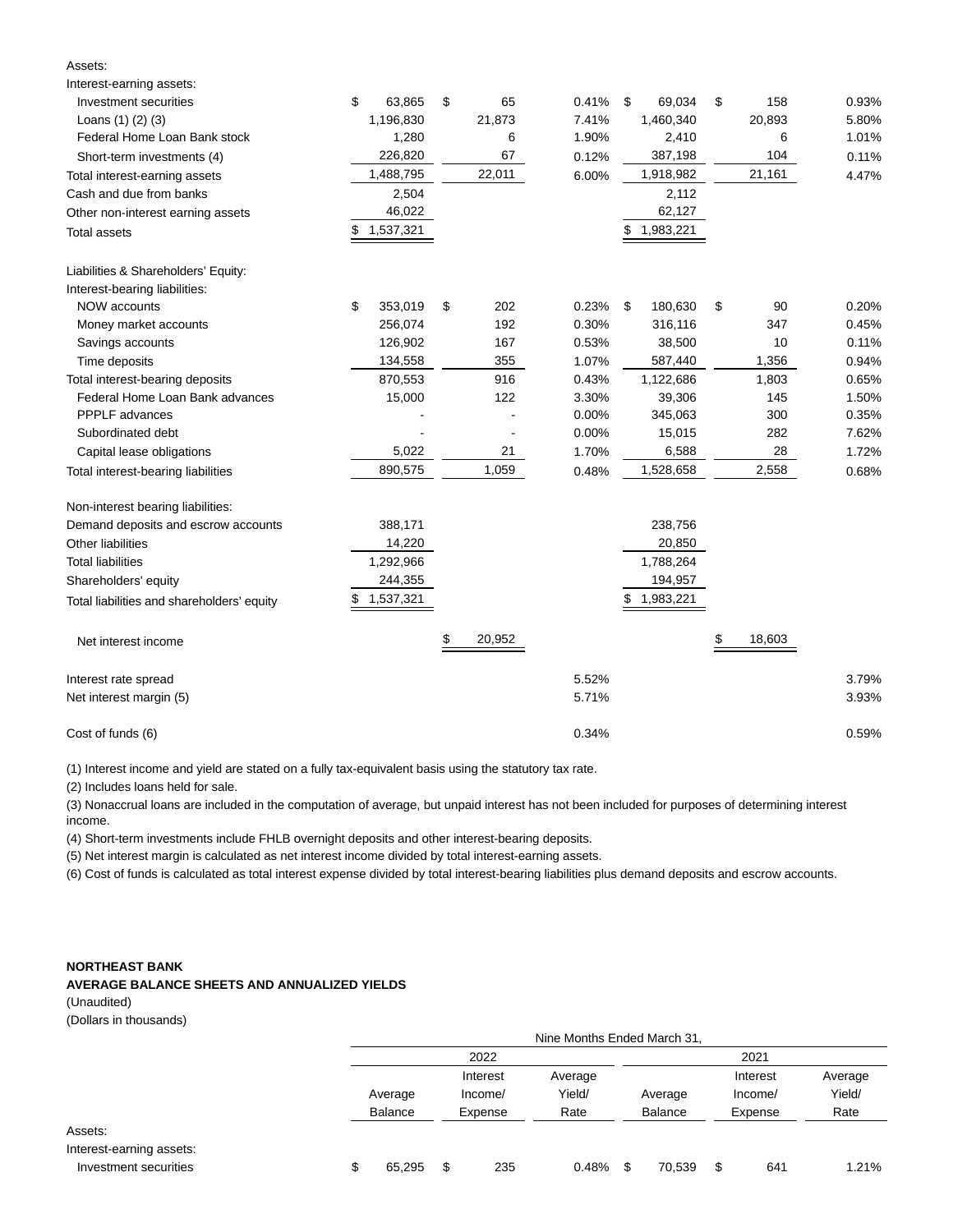| Loans $(1)$ $(2)$ $(3)$                    | 1,129,874       | 63,061       | 7.43% | 1,121,744     | 57,106       | 6.78% |
|--------------------------------------------|-----------------|--------------|-------|---------------|--------------|-------|
| Federal Home Loan Bank stock               | 1,237           | 19           | 2.05% | 1,725         | 51           | 3.94% |
| Short-term investments (4)                 | 330,722         | 346          | 0.14% | 232,237       | 201          | 0.12% |
| Total interest-earning assets              | 1,527,128       | 63,661       | 5.55% | 1,426,245     | 57,999       | 5.42% |
| Cash and due from banks                    | 2,686           |              |       | 2,703         |              |       |
| Other non-interest earning assets          | 50,751          |              |       | 47,581        |              |       |
| Total assets                               | 1,580,565<br>\$ |              |       | 1,476,529     |              |       |
| Liabilities & Shareholders' Equity:        |                 |              |       |               |              |       |
| Interest-bearing liabilities:              |                 |              |       |               |              |       |
| <b>NOW accounts</b>                        | \$<br>303,525   | \$<br>569    | 0.25% | \$<br>143,938 | 330<br>\$    | 0.31% |
| Money market accounts                      | 265,639         | 591          | 0.30% | 312,797       | 1,259        | 0.54% |
| Savings accounts                           | 99,725          | 361          | 0.48% | 37,771        | 36           | 0.13% |
| Time deposits                              | 207,304         | 1,887        | 1.21% | 469,793       | 5,765        | 1.63% |
| Total interest-bearing deposits            | 876,193         | 3,408        | 0.52% | 964,299       | 7,390        | 1.02% |
| Federal Home Loan Bank advances            | 15,000          | 377          | 3.35% | 22,984        | 395          | 2.29% |
| PPPLF advances                             |                 |              | 0.00% | 113,932       | 302          | 0.35% |
| Subordinated debt                          |                 |              | 0.00% | 14,983        | 845          | 7.51% |
| Capital lease obligations                  | 5,431           | 70           | 1.72% | 5,793         | 84           | 1.93% |
| Total interest-bearing liabilities         | 896,624         | 3,855        | 0.57% | 1,121,991     | 9,016        | 1.07% |
| Non-interest bearing liabilities:          |                 |              |       |               |              |       |
| Demand deposits and escrow accounts        | 429,354         |              |       | 157,569       |              |       |
| Other liabilities                          | 14,596          |              |       | 17,527        |              |       |
| <b>Total liabilities</b>                   | 1,340,574       |              |       | 1,297,087     |              |       |
| Shareholders' equity                       | 239,991         |              |       | 179,442       |              |       |
| Total liabilities and shareholders' equity | 1,580,565       |              |       | 1,476,529     |              |       |
| Net interest income                        |                 | \$<br>59,806 |       |               | 48,983<br>\$ |       |
| Interest rate spread                       |                 |              | 4.98% |               |              | 4.35% |
| Net interest margin (5)                    |                 |              | 5.22% |               |              | 4.58% |
| Cost of funds (6)                          |                 |              | 0.39% |               |              | 0.94% |

(1) Interest income and yield are stated on a fully tax-equivalent basis using the statutory tax rate.

(2) Includes loans held for sale.

(3) Nonaccrual loans are included in the computation of average, but unpaid interest has not been included for purposes of determining interest income.

(4) Short-term investments include FHLB overnight deposits and other interest-bearing deposits.

(5) Net interest margin is calculated as net interest income divided by total interest-earning assets.

(6) Cost of funds is calculated as total interest expense divided by total interest-bearing liabilities plus demand deposits and escrow accounts.

## **NORTHEAST BANK**

## **SELECTED FINANCIAL HIGHLIGHTS AND OTHER DATA**

(Unaudited)

(Dollars in thousands, except share and per share data)

|                                             | <b>Three Months Ended</b> |           |                      |           |                       |           |               |           |                |           |  |
|---------------------------------------------|---------------------------|-----------|----------------------|-----------|-----------------------|-----------|---------------|-----------|----------------|-----------|--|
| Net interest income                         | March 31, 2022            |           | December 31.<br>2021 |           | September 30,<br>2021 |           | June 30, 2021 |           | March 31, 2021 |           |  |
|                                             | \$                        | 20,952    | \$                   | 20.055    | \$                    | 18.799    | \$            | 18.102    | \$             | 18,603    |  |
| Provision (credit) for loan losses          |                           | (287)     |                      | (1,069)   |                       | (226)     |               | (1,926)   |                | (211)     |  |
| Noninterest income                          |                           | 5.408     |                      | 6.493     |                       | 8.399     |               | 19,650    |                | 39,469    |  |
| Noninterest expense                         |                           | 11.401    |                      | 11.187    |                       | 13,338    |               | 9.427     |                | 9,636     |  |
| Net income                                  |                           | 10,587    |                      | 11,403    |                       | 9,877     |               | 21,370    |                | 34,162    |  |
| Weighted-average common shares outstanding: |                           |           |                      |           |                       |           |               |           |                |           |  |
| Basic                                       |                           | 7,687,737 |                      | 7,952,938 |                       | 8,132,131 |               | 8,318,689 |                | 8,344,797 |  |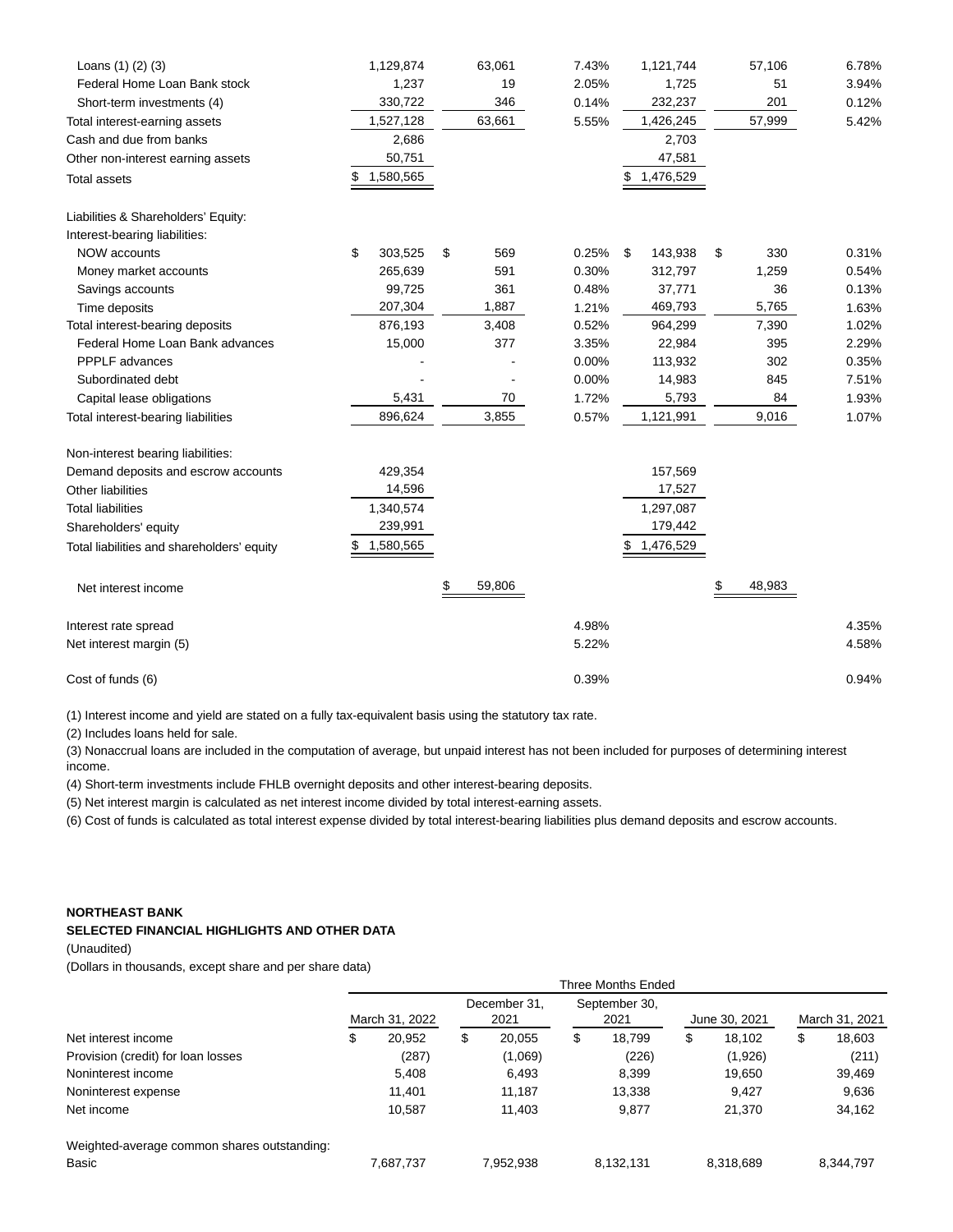| Diluted                                                                     |    | 7,790,963      |    | 8,041,476    |        | 8,212,836     | 8,397,897     | 8,421,247      |
|-----------------------------------------------------------------------------|----|----------------|----|--------------|--------|---------------|---------------|----------------|
| Earnings per common share:                                                  |    |                |    |              |        |               |               |                |
| Basic                                                                       | \$ | 1.38           | \$ | 1.43         | \$     | 1.21          | \$<br>2.57    | \$<br>4.09     |
| Diluted                                                                     |    | 1.36           |    | 1.42         |        | 1.20          | 2.54          | 4.06           |
| Dividends declared per common share                                         | \$ | 0.01           | \$ | 0.01         | \$     | 0.01          | \$<br>0.01    | \$<br>0.01     |
| Return on average assets                                                    |    | 2.79%          |    | 2.86%        |        | 2.41%         | 4.55%         | 6.99%          |
| Return on average equity                                                    |    | 17.57%         |    | 18.77%       |        | 16.70%        | 37.97%        | 71.06%         |
| Net interest rate spread (1)                                                |    | 5.52%          |    | 4.99%        |        | 4.46%         | 3.67%         | 3.79%          |
| Net interest margin (2)                                                     |    | 5.71%          |    | 5.24%        |        | 4.74%         | 3.99%         | 3.93%          |
| Net interest margin, excluding PPP (Non-GAAP)                               |    |                |    |              |        |               |               |                |
| (3)                                                                         |    | 5.71%          |    | 5.24%        |        | 4.75%         | 4.55%         | 4.64%          |
| Net interest margin, excluding PPP and collection<br>account (Non-GAAP) (4) |    | 6.72%          |    | 6.44%        |        | 6.00%         | 5.56%         | 5.06%          |
| Efficiency ratio (non-GAAP) (5)                                             |    | 43.25%         |    | 42.14%       |        | 49.04%        | 24.97%        | 16.59%         |
| Noninterest expense to average total assets                                 |    | 3.01%          |    | 2.80%        |        | 3.26%         | 2.01%         | 1.97%          |
| Average interest-earning assets to average                                  |    |                |    |              |        |               |               |                |
| interest-bearing liabilities                                                |    | 167.20%        |    | 168.71%      |        | 174.98%       | 173.30%       | 125.53%        |
|                                                                             |    |                |    |              | As of: |               |               |                |
|                                                                             |    |                |    | December 31, |        | September 30, |               |                |
|                                                                             |    | March 31, 2022 |    | 2021         |        | 2021          | June 30, 2021 | March 31, 2021 |
| Nonperforming loans:                                                        |    |                |    |              |        |               |               |                |
| Originated portfolio:                                                       |    |                |    |              |        |               |               |                |
| Residential real estate                                                     | \$ | 621            | \$ | 611          | \$     | 619           | \$<br>696     | \$<br>643      |
| Commercial real estate                                                      |    | 6,608          |    | 7,963        |        | 6,644         | 5,756         | 4,790          |
| Commercial and industrial                                                   |    | 230            |    | 311          |        | 1,510         | 286           | 1,408          |
| Consumer                                                                    |    | 12             |    | 20           |        | 39            | 43            | 23             |
| Total originated portfolio                                                  |    | 7,471          |    | 8,905        |        | 8,812         | 6,781         | 6,864          |
| Total purchased portfolio                                                   |    | 10,441         |    | 12,294       |        | 12,527        | 11,977        | 16,059         |
| Total nonperforming loans                                                   |    | 17,912         |    | 21,199       |        | 21,339        | 18,758        | 22,923         |
| Real estate owned and other repossessed                                     |    |                |    |              |        |               |               |                |
| collateral, net                                                             |    |                |    | 53           |        | 821           | 1,639         | 2,885          |
| Total nonperforming assets                                                  | \$ | 17,912         | \$ | 21,252       | \$     | 22,160        | 20,397        | \$<br>25,808   |
| Past due loans to total loans                                               |    | 1.07%          |    | 1.23%        |        | 1.39%         | 1.08%         | 1.67%          |
| Nonperforming loans to total loans                                          |    | 1.45%          |    | 1.79%        |        | 1.99%         | 1.80%         | 2.29%          |
| Nonperforming assets to total assets                                        |    | 1.14%          |    | 1.46%        |        | 1.60%         | 0.94%         | 1.51%          |
| Allowance for loan losses to total loans                                    |    | 0.47%          |    | 0.51%        |        | 0.67%         | 0.70%         | 0.88%          |
| Allowance for loan losses to nonperforming loans                            |    | 32.47%         |    | 28.49%       |        | 33.58%        | 38.99%        | 38.48%         |
| Commercial real estate loans to total capital (6)                           |    | 252.90%        |    | 260.40%      |        | 232.10%       | 215.38%       | 223.09%        |
| Net loans to core deposits (7) (10)                                         |    | 97.19%         |    | 102.53%      |        | 98.96%        | 55.71%        | 76.99%         |
| Purchased loans to total loans, including held for                          |    |                |    |              |        |               |               |                |
| sale                                                                        |    | 38.94%         |    | 41.02%       |        | 40.22%        | 41.23%        | 43.22%         |
| Equity to total assets                                                      |    | 15.80%         |    | 16.39%       |        | 17.32%        | 10.69%        | 12.65%         |
| Common equity tier 1 capital ratio                                          |    | 20.13%         |    | 20.27%       |        | 22.03%        | 22.16%        | 21.07%         |
| Total capital ratio                                                         |    | 20.60%         |    | 20.79%       |        | 22.69%        | 24.29%        | 23.39%         |
| Tier 1 leverage capital ratio                                               |    | 16.17%         |    | 15.19%       |        | 14.83%        | 13.63%        | 14.32%         |
| Total shareholders' equity                                                  | \$ | 247,469        | \$ | 239,237      | \$     | 239,508       | \$<br>232,391 | \$<br>216,862  |
| Less: Preferred stock                                                       |    |                |    |              |        |               |               |                |
| Common shareholders' equity                                                 |    | 247,469        |    | 239,237      |        | 239,508       | 232,391       | 216,862        |
| Less: Intangible assets (8)                                                 |    | (1,696)        |    | (1,645)      |        | (1,906)       | (2,061)       | (2, 149)       |
| Tangible common shareholders' equity                                        |    |                |    |              |        |               |               |                |
| (non-GAAP)                                                                  | \$ | 245,773        | \$ | 237,592      | \$     | 237,602       | \$<br>230,330 | \$<br>214,713  |
| Common shares outstanding                                                   |    | 7,727,312      |    | 7,815,566    |        | 8,172,776     | 8,150,480     | 8,344,797      |
| Book value per common share                                                 | \$ | 32.03          | \$ | 30.61        | \$     | 29.31         | \$<br>28.51   | \$<br>25.99    |
| Tangible book value per share (non-GAAP) (9)                                |    | 31.81          |    | 30.40        |        | 29.07         | 28.26         | 25.73          |